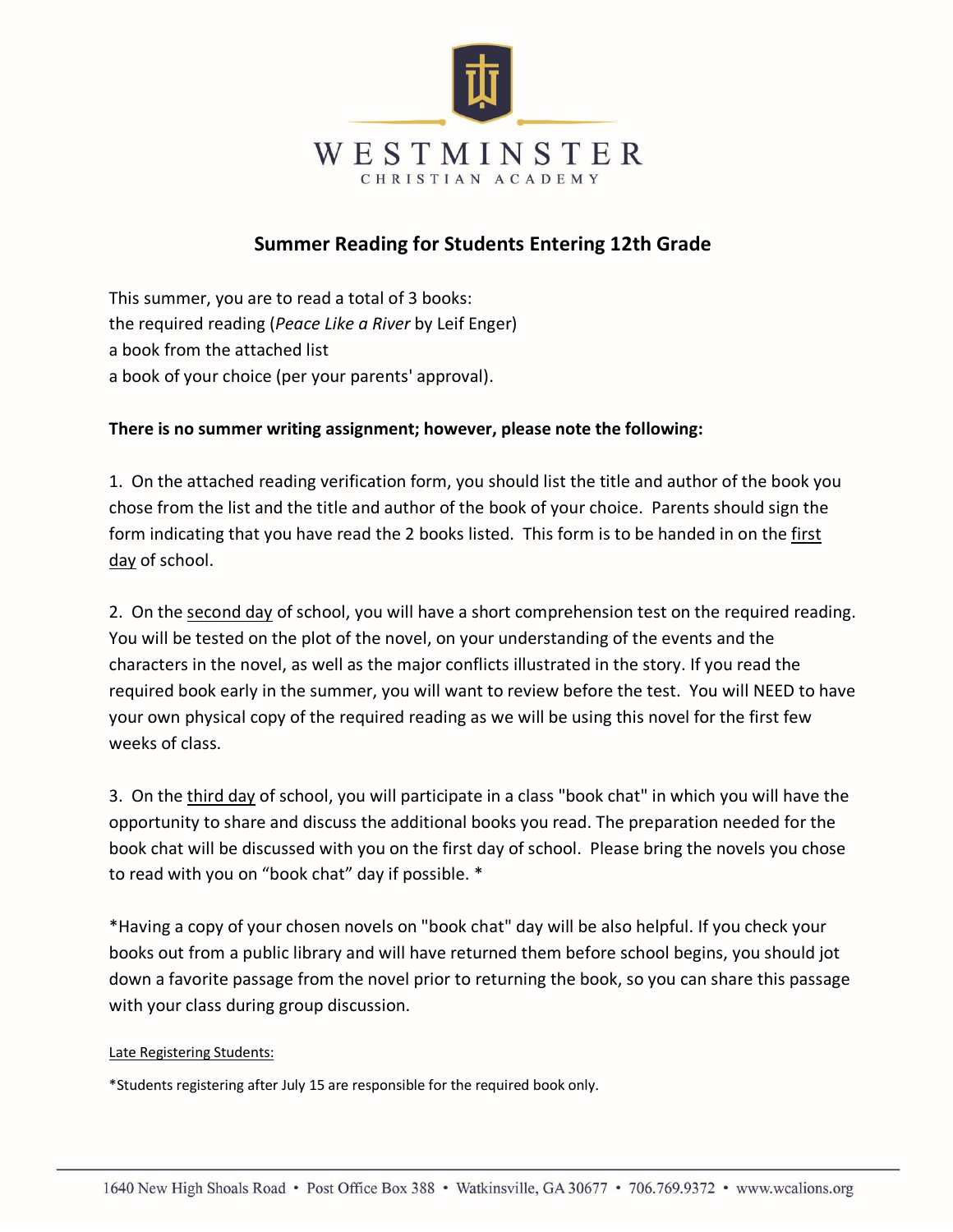### **WESTMINSTER CHRISTIAN ACADEMY SUMMER BOOK LIST**

# **Students Entering 12th Grade**

| The Screwtape Letters           | C.S. Lewis      |
|---------------------------------|-----------------|
| <b>Mere Christianity</b>        | C.S. Lewis      |
| All the Light we Cannot See     | Doerr           |
| When God Says Go                | Thompson        |
| The Nightingale                 | Hannah          |
| Jane Eyre*                      | <b>Bronte</b>   |
| The Forgotten Garden*           | Morton          |
| The Secret Keeper               | Morton          |
| The Consolation of Philosophy   | <b>Boethius</b> |
| Code Name Verity                | Elizabeth Wein  |
| The Lords of Discipline*        | Pat Conroy      |
| The Turn of the Screw           | Henry James     |
| Cold Sassy Tree                 | <b>Burns</b>    |
| Emma*                           | Austen          |
| Far from the Madding Crowd*     | Hardy           |
| Farewell to Arms, A*            | Hemingway       |
| Good Earth, The                 | <b>Buck</b>     |
| Grapes of Wrath, The            | Steinbeck       |
| <b>Hannah Coulter</b>           | <b>Berry</b>    |
| House of the Seven Gables, The* | Hawthorne       |
| Ivanhoe                         | Scott           |
| Last of the Mohicans, The       | Cooper          |
| Les Miserables                  | Hugo            |
| My Cousin Rachel*               | DuMaurier       |
| Power and the Glory, The        | Greene          |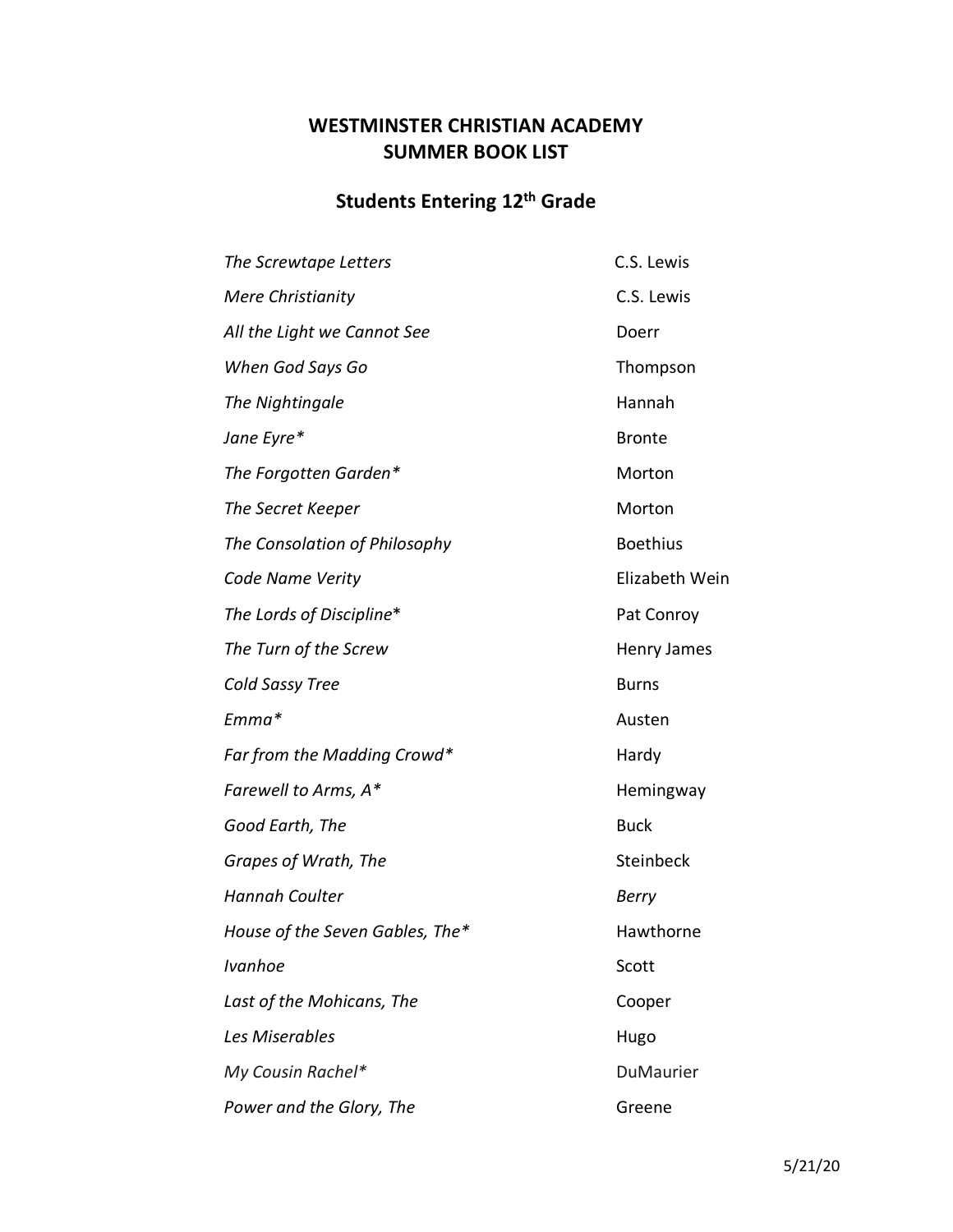| Silas Marner*                | Eliot      |
|------------------------------|------------|
| Story of Edgar Sawtelle, The | Wroblewski |
| Vanity Fair*                 | Thackeray  |